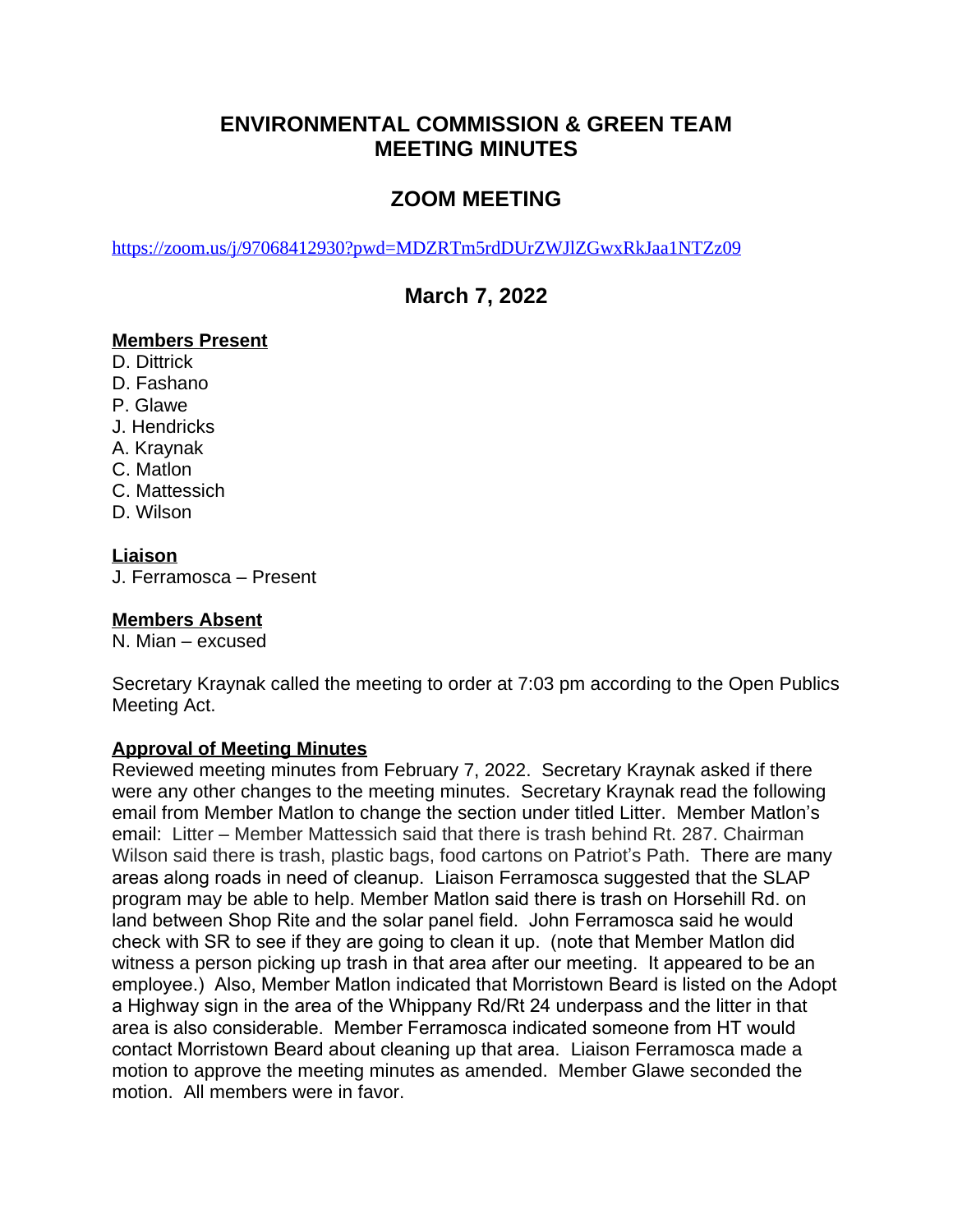#### **Correspondence**

• NJ Municipalities Magazine – February 2022. Secretary Kraynak said that there are 3 articles in the February NJ Municipalities magazine about recycling and Secretary Kraynak will scan the articles to the Environmental Commission/Green Team members. All members agreed to email the magazine articles.

## **Certified Mail**

• None

### **Old Business**

 Compost Bins – Secretary Kraynak said the Stoneybrook Farm & Garden committee will ask the gardeners if anyone is interested in a compost bin.

• April 2022 Shred Day Event – Member Fashano said the next Shred Day Event is Saturday, April 16, 9am – 12pm. Member Fashano said that he would like to dedicate the Shred Day Event in memory of Robin Dente. All members agreed. Member Fashano said C. Lake from Inter-Faith Food Pantry will be there with the refrigerated truck. Member Fashano said the press release, township website and digital sign request has to be done. Liaison Ferramosca suggested if we could contact the schools and if a flyer about the Shred Day Event and the Plastic Bag ban could be on the school website. Liaison Ferramosca suggested we contact S. Snow about contacting the schools.

#### **New Business**

- 2022 Meeting Schedule Secretary Kraynak said the Environmental Commission/Green Team meetings will be in person starting in April. Secretary Kraynak said she asked about the conference room at the Hanover Township Community Center. Secretary Kraynak said that she would have to confirm the dates if the Community Center is available if members agree to meet at the Community Center. All members agree to meet at the Community Center.
- 2022 ANJEC Grants for Open Space Stewardship Projects Liaison Ferramosca said the township applied for an Open Space grant. Liaison Ferramosca said that residents with disabilities to expand service for individuals a mechanism for transportation. Chairman Wilson suggested that through NJ Efficiency we could possibly get solar panels for the group homes. All members agreed to see if its possible to get solar panels for the group homes.
- River Flooding Liaison Ferramosca said that Hanover Township hosted a community event about river about flooding with our congressional rep Mikie Sherrill and respective of mayors from the following towns East Hanover, Morris Plains, Parsippany and Florham Park awareness of health issues, and economic issues with the flooding tried to get support to de-snag the river certain areas a lot of trees have fallen over work to get the trees out of the river. Liaison Ferramosca said that is probably not going to go anywhere that is considered maintenance. Liaison Ferramosca said however we did bring up there is a